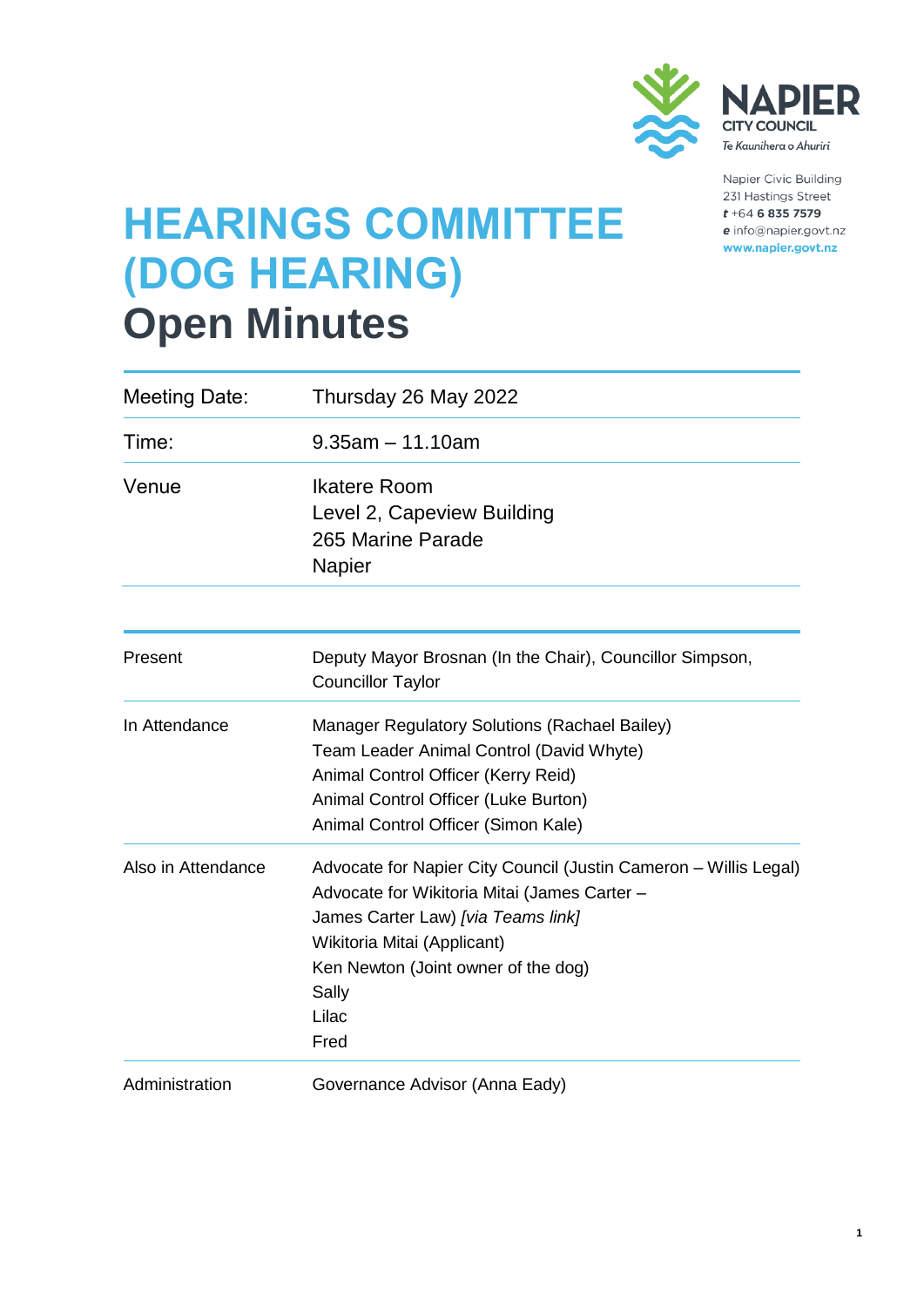## **Karakia**

The meeting was opened with a karakia

# **Apologies**

Nil

# **Conflicts of interest**

Nil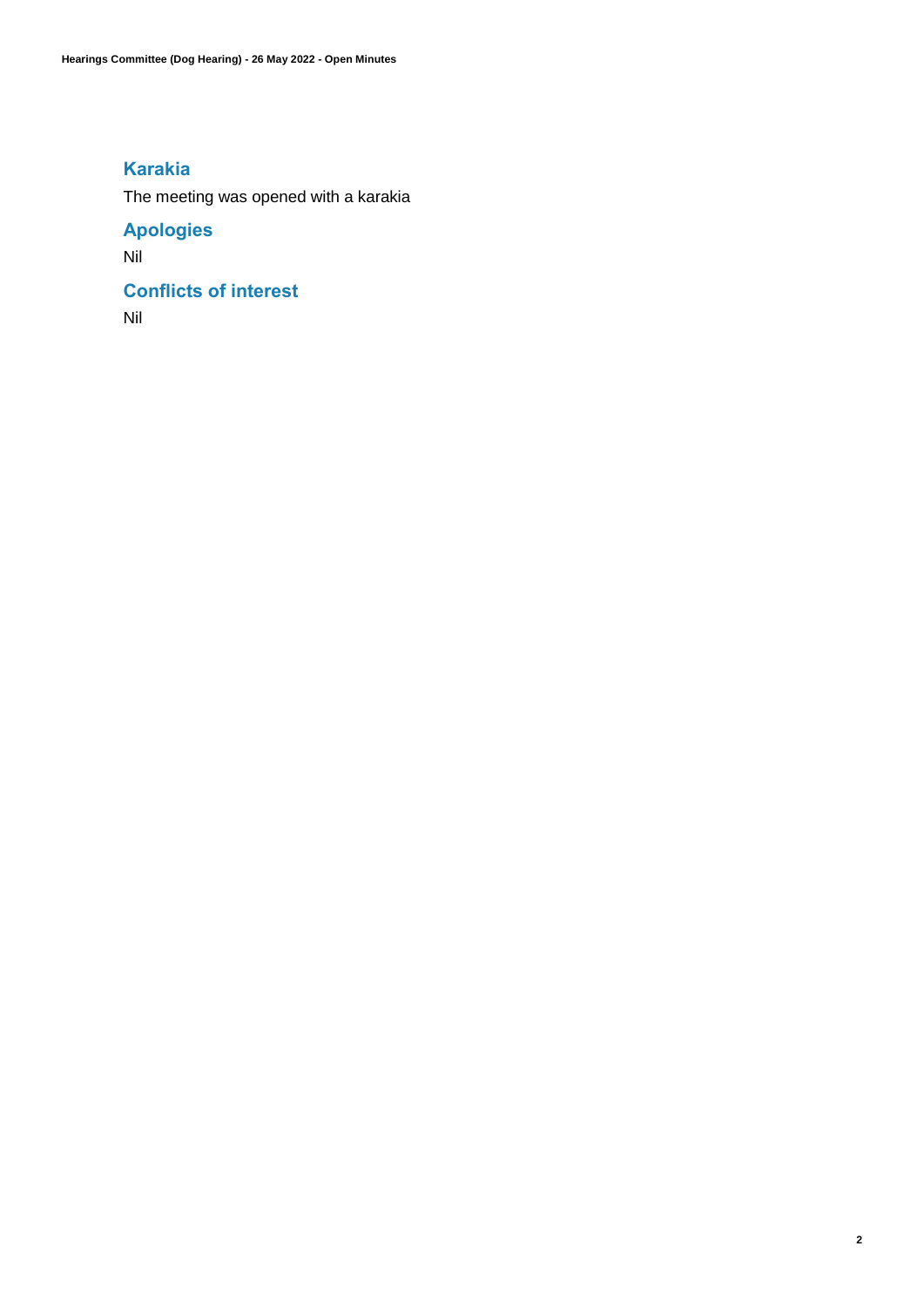# **AGENDA ITEMS**

## **1. OBJECTION TO DANGEROUS CLASSIFICATION - WIKITORIA MITAI**

| Type of Report:             | Legal                                        |
|-----------------------------|----------------------------------------------|
| Legal Reference:            | Dog Control Act 1996                         |
| Document ID:                | 1459972                                      |
| Reporting Officer/s & Unit: | Rachael Bailey, Manager Regulatory Solutions |

#### **1.1 Purpose of Report**

The purpose of this report is to provide information on the dangerous dog classification under **s31(1)(b) of the Dog Control Act 1996 (the Act).**

*Prior to the meeting Mr Carter, the appellant's advocate, submitted documentation to support his submission (Doc ID: 1468668).*

### **At the meeting**

## **Council Officer's Report - Mr Justin Cameron, Associate, Willis Legal (Napier City Council Advocate), Rachael Horton (Manager Regulatory Solutions), and Mr David Whyte (Team Leader Animal Control)**

Mr Cameron spoke to the incidents leading to the classification of Oma as a dangerous dog directly, noting that Council is obliged to follow the Solicitor General's guidelines not to overcharge. In this case Council brought a prosecution against Ms Mitai and Mr Newton as the owners of a dog that attacked a person first, and completed that process before formally classifying Oma as a Dangerous Dog, setting the Council Hearing process in motion.

It was also noted that Oma had shown aggression away from her owner's property which is why the Dangerous Classification has been imposed.

During the course of the Hearing Mr Carter raised an objection to the Hearing continuing as he was not aware Council's advocate was going to be physically present at the Hearing. He had attended the Hearing virtually which meant it was difficult to confer with his client. He requested an adjournment to allow him to travel to Napier which the Chair denied. The Committee provided Ms Matai the means to talk to Mr Carter in private as required.

In response to questions from the Committee it was clarified

- Mr Whyte, Team Leader Animal Control, has been accepted as a dog behavioural expert witness in past prosecutions of this nature by the Court, and he is also accepted as an expert by Mr Carter. He has worked at Napier City Council (NCC) in his current position for five years and prior to that he worked as a sworn Police Officer for 19 years, working as a Police Dog Handler. He was also the Eastern District Dog/Puppy Development Officer and is trained in canine behaviour, including types of aggression and drives in dogs.
- Luke Burton, Animal Control Officer, has worked at NCC in his position for four and a half to five years. He has owned and handled dogs for 35 years. He is also a Health and Safety Officer and is in charge of Dog Safety education for the Hawke's Bay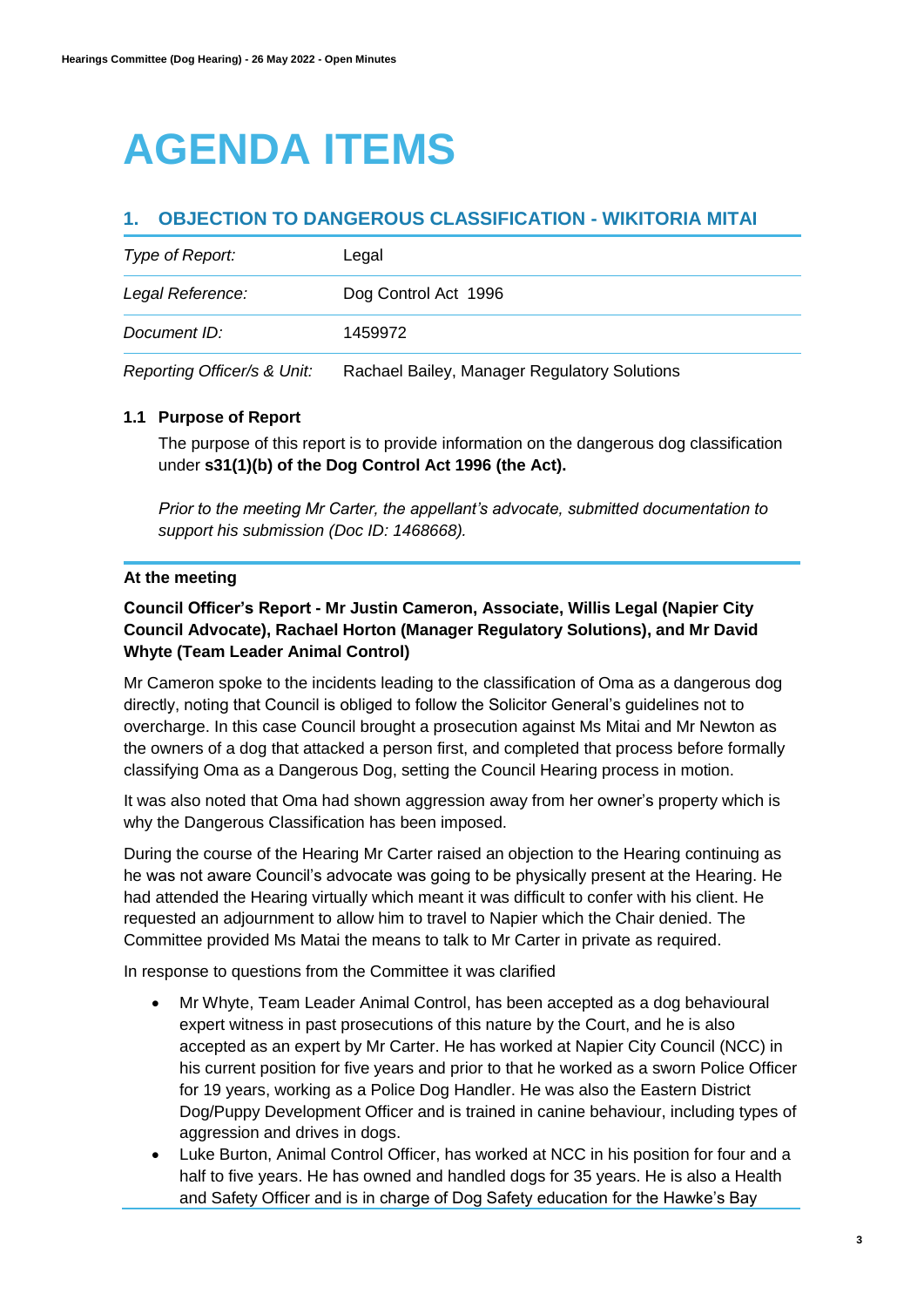region, educating groups such as public servants, postal workers and schools, on dog safety.

 Simon Kale, Animal Control Officer, has worked at NCC in his position for four and a half years. He previously worked for the SPCA, beginning in 2012 and doing an SPCA Inspectors course in 2013, after which he worked as an Inspector. He then worked at Hastings District Council for two years as an Animal Control Officer, managing the kennels, which meant handling dogs in the kennels and looking after adoptions.

#### *Meeting adjourned at 10.34am*

#### *Meeting reconvened at 11.05am*

Through Mr Carter, Ms Mitai requested to withdraw her objection to the Dangerous Dog Classification, and in doing so accepted the Classification and its legal requirements. It was also accepted that the statements of NCC's Animal Control Officers were enough evidence to classify Oma as a Dangerous Dog under s31(1)(b) of the Dog Control Act 1996.

It was noted by Mr Carter that Oma had been in the NCC pound for a considerable amount of time, and Ms Mitai and Mr Newton had shown their dedication to her by visiting regularly. They would now like to move forward as responsible dog owners. The property where Oma will live is compliant for a dog classed as Dangerous with one exception, that being the lock on the gate. Oma has been neutered and microchipped. The only other requirement will be for her to be muzzled when she leaves the property.

The Chair acknowledged the withdrawal of the objection. It was acknowledged that this was a difficult situation, but the love for Oma from her owners was very evident through this process.

It was not necessary for the Officer's recommendation to be put to the vote.

### **ACTION:** Governance to send Teams recording of Hearing to Mr Carter.

|    | <b>Officer's Recommendation</b><br>The Hearings Committee (Dog Hearing):                                                                     |
|----|----------------------------------------------------------------------------------------------------------------------------------------------|
| а. | Resolve to uphold the dangerous dog classification for Oma owned<br>by Wikitoria Mitai on the basis of the evidence provided in this report. |
|    | <b>Attachments</b>                                                                                                                           |
|    | W Mitai - Additional Disclosures                                                                                                             |
|    | NCC - Hearing Submissions Speaking Notes                                                                                                     |

*The meeting closed with a karakia at 11.10am*

Approved and adopted as a true and accurate record of the meeting.

Chairperson ..................................................................................................................................

Date of approval ...........................................................................................................................